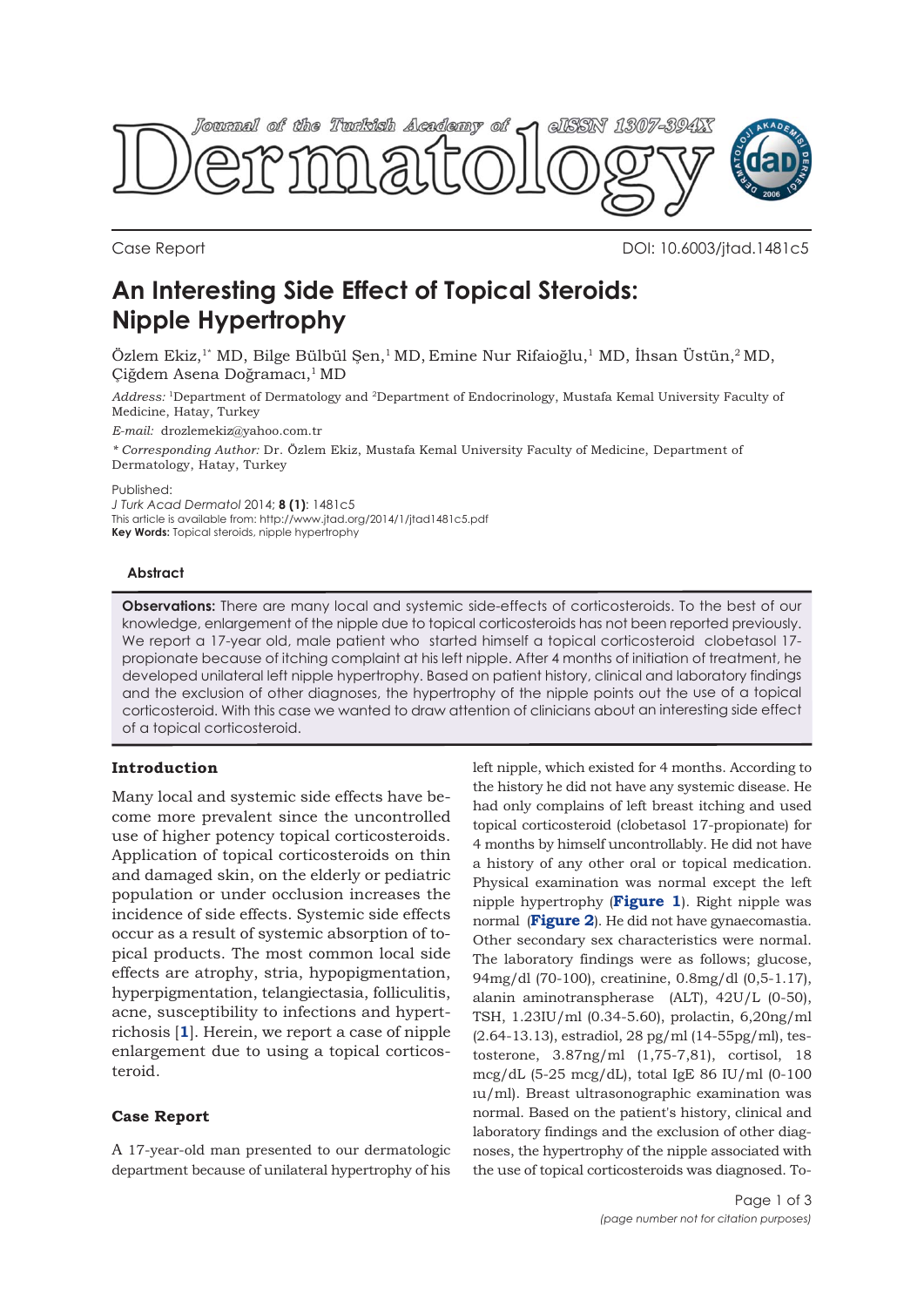*J Turk Acad Dermato*l 2014; **8 (1)**: 1481c5. http://www.jtad.org/2014/1/jtad1481c5.pdf



pical corticosteroid creams was stopped and the patient was followed up.

### **Discussion**

Nipple hypertrophy (macrothelia), is a rare condition with an unclear etiology. Although the breast glandular tissue is normal, the diameter of nipple is disproportionately larger than the diameter of areola. It is characterized by aesthetically unacceptable, long, prominently projecting nipples. Nipple hypertrophy can cause significant psychosocial problems and physical discomfort to the patient [**2**]. Puffy nipple is the most common form of gynecomastia. This gland and/or adipose tissue accumulation can be located under the areola or can be slightly extended outside the areola, causing the areola to appear dome shaped [**3**]. Gynecomastia was not seen in ultrasonographic examination, so we excluded diagnosis of puffy nipple. According to the history, he did not mention about atopia and serum IgE level was normal. On the other hand, we did not see erythema, lichenificiation, excoriation and erosion on nipple in terms of atopic dermatitis (AD). Nipple-areolar eczema usually occurs as bilateral and may be related with systemic symptoms of AD. Therefore, we excluded the diagnosis of AD.

Hyperkeratosis of the nipple and areola is common in women of childbearing age and are characterized clinically by persistent verrucous thickening and dark pigmentation of the nipple and areola. The involved skin is not indurated and there is no discharge [**4**]. Our patient was a young male patient and clinically there was no persistent verrucous thickening and dark pigmentation of the nipple and



**Figure 1.** Hipertrophy of left nipple **Figure 2.** Same appearance of other nipple

areola. Since the widespread and uncontrolled use of high potency topical glucocorticoids, side effects have become more common. As a result of systemic absorption of glucocorticoids, can suppress pituitary adrenal axis. Corticosteroids can cause virilization in females and feminization in males. And also corticosteroids may increase muscle mass as well as hypertrophy of the penis, accentuate scrotal folds and stimulate sebaceous glands in men [**5, 6**]. The nipple-areolar complex contains a layer of circumferential smooth muscle and sebaceous glands that open through small prominences (*Montgomery* tubercles) [**7**]. Thus, topical corticosteroids may enlargement of the nipple due to the stimulation of sebaceous glands in the nipple. Although the drug induced gynecomastia is common [**8**], but to the best of our knowledge, the enlargement of the nipple due to drugs has not been reported previously.

In conclusion, this is the first case of nipple enlargement due to topical corticosteroids. The clinicians should be aware of an unusual complication caused by a topical corticosteroids.

#### **References**

- 1. Hengge UR, Ruzicka T, Schwartz RA, Cork MJ. Ad verse effects of topical glucocorticosteroids. J Am Acad Dermatol 2006; 54:1-15. PMID: 16384751
- 2. Teimourian B, Adham MN: Congenital anomalies of nipple and areola. In: Aesthetic Breast Surgery. Georgiade NG (ed). Baltimore: Williams & Wilkins, 1983.
- 3. Whitaker-Worth DL, Carlone V, Susser WS, Phelan N, Grant-Kels JM. Dermatologic diseases of the breast and nipple. J Am Acad Dermatol 2000; 43: 733- 751. PMID: 11050577
- 4. Baykal C, Büyükbabani N, Kavak A, Alper M. Nevoid hyperkeratosis of the nipple and areola: a distinct en-